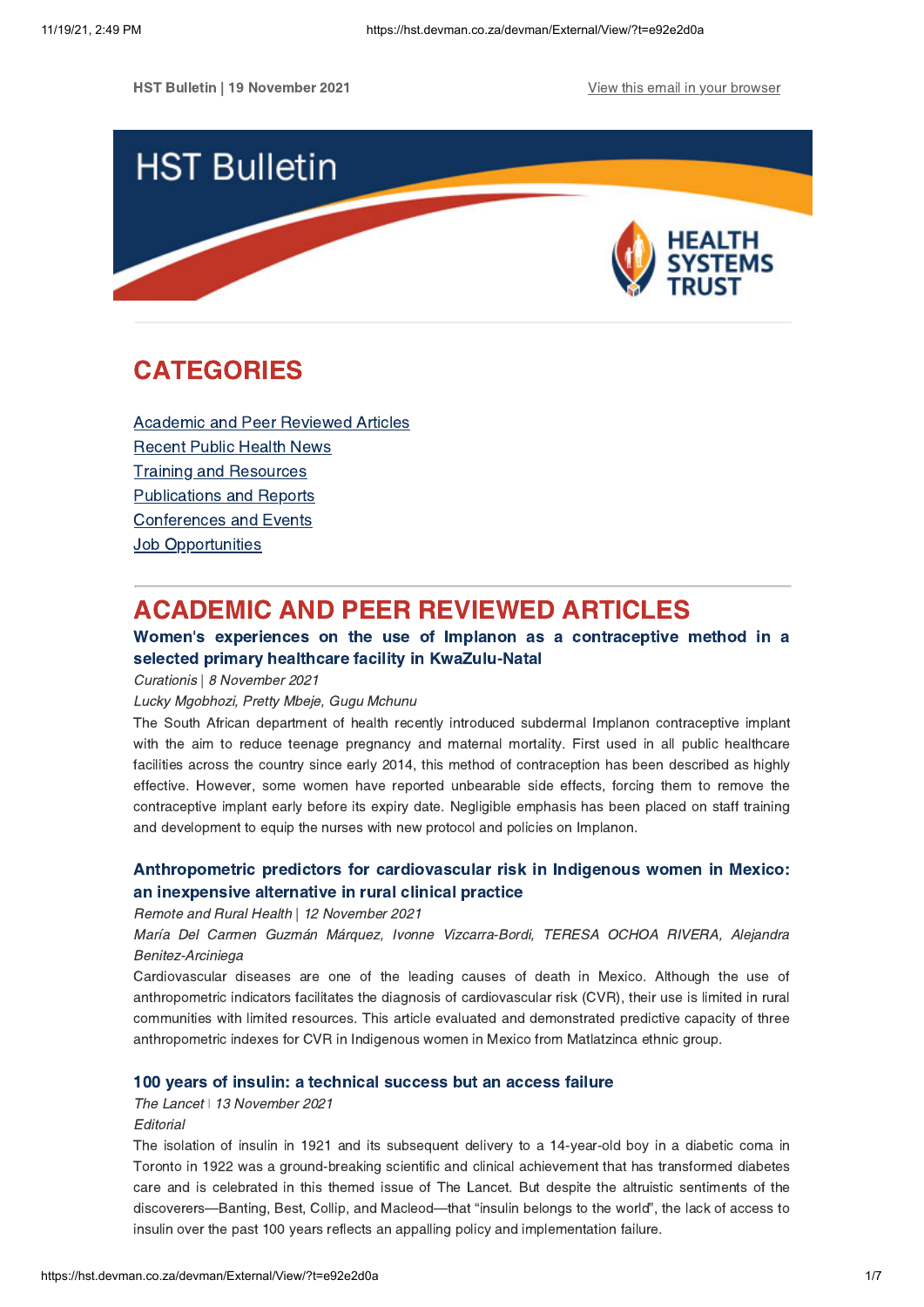# Obesity in young South African women living with HIV: A [cross-sectional](https://hst.devman.co.za/devman/external/?t=c0039338) analysis of risk factors for cardiovascular disease

Plos One | 15 November 2021

Sherika Hanley, Dhayendre Moodley, Mergan Naidoo

Young South African women are faced with a dual epidemic of HIV and obesity, placing them at a high risk of developing atherosclerotic cardiovascular disease (CVD). We sought to determine the prevalence of CVD risk factors in a cohort of reproductive-aged South African women living with HIV (WLHIV).

# The influence of HIV infection and [antiretroviral](https://hst.devman.co.za/devman/external/?t=4aeae877) treatment on pulmonary function in individuals in an urban setting in sub-Saharan Africa

Southern African Journal of HIV Medicine | 15 November 2021

O van den Berg, E Shaddock, S Stacey, C Feldman, R Barth, et al

Background: With the roll-out of antiretroviral treatment (ART), the life expectancy of people with HIV and, hence, morbidity from non-communicable diseases, including pulmonary diseases, have increased. Objectives: This research study aims to investigate whether HIV infection and ART use are associated with pulmonary function, given the high frequency of pulmonary infections, including tuberculosis (TB), associated with HIV. Method: Adults living with HIV (ART-naïve, on first- or second-line ART), and age and sex matched HIV-negative controls were included in a cross-sectional study in Johannesburg, South Africa. Spirometry was performed to determine lung function, measuring the forced expiratory volume in one second (FEV1), the forced vital capacity (FVC) and the FEV1/FVC ratio before (pre), and after (post), short-acting bronchodilator. The association of HIV infection and ART use with pulmonary function was analysed using linear regression models, adjusting for age, gender, body surface area (BSA), employment, education, smoking and TB.

Results: Overall, 548 participants (62% women) were included with a mean age of 38 (standard deviation [s.d.] 9.5) years. No effect of HIV or ART on post-FEV1 was observed in adjusted analysis. Additional adjustment for TB resulted in a higher post-FEV1 in participants on ART compared with HIV-negative participants, whereas TB was associated with a lower FEV1. No effect of HIV and ART on post-FEV1/FVC was observed. Conclusion: HIV infection and ART use were not associated with reduced pulmonary function in this urban African population. Tuberculosis showed a mediating effect on the association between HIV, ART and pulmonary function.

# Pregnant and [breastfeeding](https://hst.devman.co.za/devman/external/?t=79f37ab6) women's prospective acceptability of two biomedical HIV prevention approaches in Sub Saharan Africa: A multisite qualitative analysis using the Theoretical Framework of Acceptability

Plos One *ǀ* 16 November 2021

#### Mandeep Sekhon, Ariane van der Straten

Across sub-Saharan Africa prevalence of HIV amongst women remains disproportionately high, with women and adolescent girls accounting for 59% of all new infections. Amongst pregnant and breastfeeding (P/BF) women in some settings, the incidence rate accounts for up to 30% of new HIV infections. Additionally, HIV infection during pregnancy and breastfeeding has implications for maternal health, increasing the risk of mother to child transmission. To address women's vulnerability to HIV during pregnancy and breastfeeding, evaluating HIV prevention methods that can be initiated and used by the women themselves are important. This includes daily oral Pre- Exposure Prophylaxis (PrEP) and monthly vaginal rings.

#### Global red and processed meat trade and [non-communicable](https://hst.devman.co.za/devman/external/?t=9bd851f5) diseases

BMJ Global Health | 16 November 2021

#### Min Gon Chung, Yingjie Li and Jianguo Liu

Since the world has begun to pursue sustainable diets for both human health and environmental sustainability, various guidelines consistently recommend a diet with fewer animal-based foods and more plant-based ones. However, it would still be hard to achieve such sustainable diets even if the increase in red and processed meat consumption by individual consumers were small. With continuous urbanization and income growth, global red and processed meat trade has exponentially increased to meet rising meat consumption. Red and processed meat trade plays a substantial role in balancing nutrition and meat availability across the world, but it causes unintended environmental and health consequences worldwide. Red meat production for export exerts significant pressures on land-use change and biodiversity loss in exporting countries. Furthermore, increases in red and processed meat consumption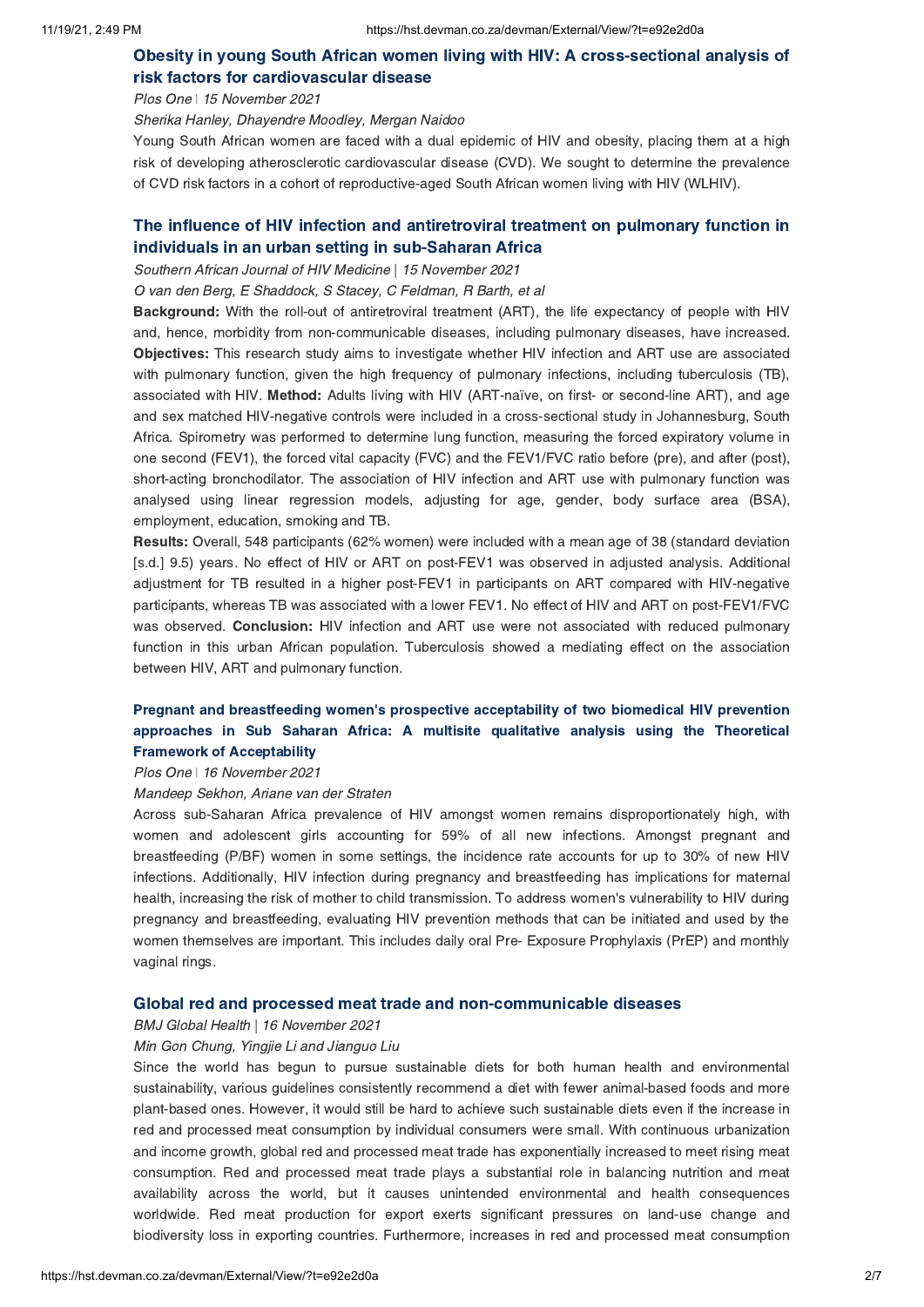via trade can exacerbate the spread of diet-related non-communicable diseases (NCDs) in importing countries. Thus, rapid increases in global red and processed meat trade complicate efforts to achieve sustainable diets.

### [\(Return](#page-0-1) to Top)

# <span id="page-2-0"></span>RECENT PUBLIC HEALTH NEWS

# How [protein-based](https://hst.devman.co.za/devman/external/?t=6ebd6044) COVID vaccines could change the pandemic

#### Nature *ǀ* 8 November 2021

Pamela Sherry is eager to become immunized against COVID-19. But she has put off getting a jab. "I believe vaccines work," she says. "I want the protection." Yet she is prone to acute immune reactions and has blood circulation problems, so she has concerns about the shots available in the United States, where she lives — those based on messenger RNA (mRNA) and viral-vector technologies. Although safe for most of the population, they have been linked to rare but potentially severe side effects, including heart inflammation and blood clots.

# Press release: Bold, new [commitments](https://hst.devman.co.za/devman/external/?t=f9a4b583) from around the world to put gender equality at the forefront of climate action at COP26

#### UN Women *ǀ* 9 November 2021

Countries and non-state actors have come forward with new commitments and initiatives that will strengthen the resilience of women and girls in the face of climate-related impacts, while empowering them within climate action, at today's COP26 Gender Day in Glasgow. These new commitments build upon in excess of USD 139 million in pledges already made towards the UN Women-convened Action Coalition on Feminist Action for Climate Justice, launched at the Generation Equality Forum in Paris in July.

#### Family focus shows promise for TB [prevention](https://hst.devman.co.za/devman/external/?t=23361a77)

#### Spotlight News | 14 November 2021

Tucked away outside Cape Town, Khayelitsha is a township that is home to about half a million people. Many families in the area share small corrugated zinc houses with limited access to basic services such as clean water and sanitation. It is in such areas that diseases such as tuberculosis (TB) spread rapidly. According to Dr Anja Reuter from Doctors without Borders (MSF), there are about 170 to 200 cases of rifampicin-resistant tuberculosis (RR-TB) per year in this area, with 70% co-infected with HIV. Rifampicin is a key drug in the treatment of drug-susceptible forms of TB.

#### Most South Africans do not know they have [diabetes](https://hst.devman.co.za/devman/external/?t=ae1d6fb6)

#### Health-E News | 14 November 2021

Around 50 percent of South Africans living with diabetes are unaware they have the disease, and the public health system cannot afford to treat them. Today is World Diabetes Day. The Inaugural Diabetes Summit heard that South Africa should focus on preventing diabetes in the population as the country cannot afford to treat everyone. It cost an estimated R2.7-billion to treat those who were diagnosed with diabetes in 2018.

### [Mostly](https://hst.devman.co.za/devman/external/?t=dd2601f5) men: Why they die young

#### Bhekisisa | 15 November 2021

Boys and men are more likely than women to die as teenagers or young adults, according to new research that warns the gender gap in mortality rates for that age group is widening in many countries. In 2019, nearly two thirds (61%) of all deaths among 10- to 24-year-olds worldwide occurred in males, said the research published in The Lancet last week. Since 1950, mortality rates in males aged 10 to 24 have decreased by 15.3%, lagging behind improvements in female mortality rates, which decreased by 30% in this age group.

## Vax Champs fight [hesitancy](https://hst.devman.co.za/devman/external/?t=ff0ad934)

#### Health-e News| 15 November 2021

The health department said the widespread misinformation discourages South Africans from vaccinating. Campaign coordinator Pauline Maketa believes that speaking to vax champs people would encourage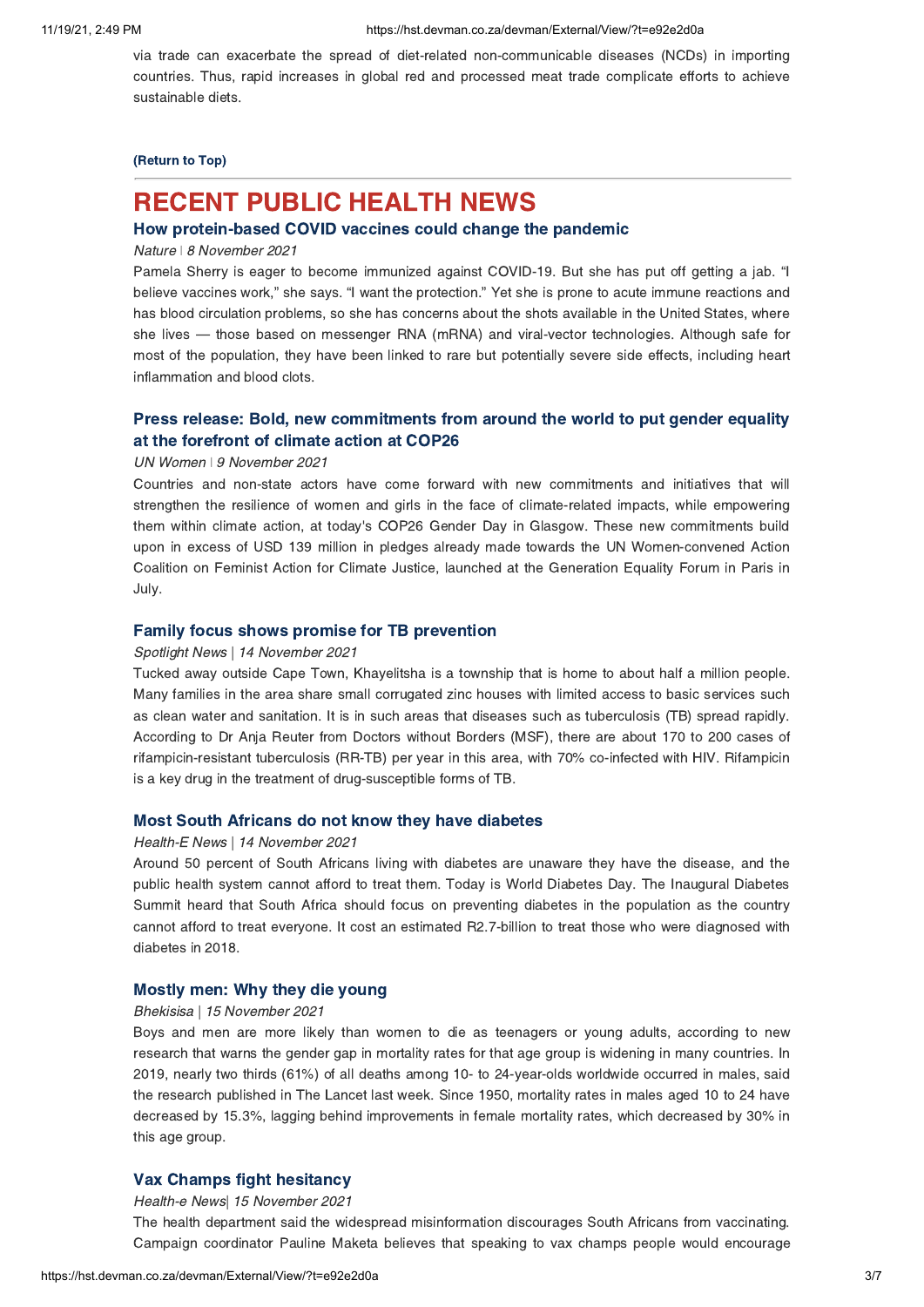those who are hesitant.

## Don't hide children with hearing [impairments](https://hst.devman.co.za/devman/external/?t=62416b73)

#### Health-e News| 15 November 2021

A teacher with extensive experience educating children with hearing impairments has urged parents to seek professional help for their kids sooner rather than later. Maria Nemakonde has taught at the Tshilidzini School for Special Education, just outside Thohoyandou in Limpopo, for 10 years. She said it is difficult for parents to accept and understand that their child might have a hearing or speech impairment. This often results in a delay in seeking professional help. Nemakonde said that it pains her to see children with special needs being denied their right to education. She said parents often choose to hide them at home.

## The dark side of skin [lighteners](https://hst.devman.co.za/devman/external/?t=ed28c0b2)

### Business Day | 15 November 2021

Women, and probably men, have been using remedies to lighten their skin for centuries. In her book, Face Paint: The Story of Makeup, Lisa Eldridge says that remains of the lead used to whiten skin were found in upper-class women's graves in Ancient Greece, and that in Tang Dynasty China, lead pigments were used in cosmetics. White lead is of course the basis of the mixture, known as "Venetian ceruse", that England's Queen Elizabeth I used to create her characteristic white mask. The toxic concoction, known to cause hair loss, is thought to have contributed to her death at 69.

### Pfizer Will Allow Its Covid Pill to Be Made and Sold Cheaply in Poor [Countries](https://hst.devman.co.za/devman/external/?t=1c3152f1)

### New York Times | 16 November 2021

Pfizer announced a deal on Tuesday to allow its promising Covid-19 treatment to be made and sold inexpensively in 95 poorer nations that are home to more than half of the world's population. The agreement follows a similar arrangement negotiated by Merck last month, and together the deals have the potential to vastly expand global production of two simple antiviral pills that could alter the course of the pandemic by preventing severe illness from the coronavirus.

## Barriers to [decolonising](https://hst.devman.co.za/devman/external/?t=3e162a30) educational partnerships in global health

BMJ Global Health | 17 November 2021

## J Kulesa and N Afua Brantuo

The energy of the anti-racism movement has brought many countries to a strategic historical juncture, inspiring them to reevaluate the effects of colonialism on the rights, well-being and cultural integrity of peoples in the Global South. As an extension of that process, there has been a surge of interest in decolonising global health partnerships.

In educational global health partnerships, practitioners from high-income countries (HICs) work jointly with practitioners and community members from low/middle-income countries (LMICs) through bidirectional education. Together, partners engage community members and strengthen individual and institutional capacities to provide healthcare. Adopting a 'decolonised' perspective in these partnerships involves dismantling colonial educational structures, addressing western hegemony, and, for indigenous scholars such as Tamale, 'reclaiming our humanity; rebuilding our territorial and bodily integrity (and) reasserting our self-determination'.

### Global leaders call for cervical cancer [elimination](https://hst.devman.co.za/devman/external/?t=10fb387f) on Day of Action

#### WHO| 17 November 2021

Today WHO joins advocates around the world to commemorate a landmark Day of Action for Cervical Cancer Elimination and welcome groundbreaking new initiatives to end this devastating disease, which claims the lives of over 300 000 women each year. As with COVID-19, access to lifesaving tools is constrained, with women and adolescent girls in the poorest countries deprived of clinical screening facilities, human papillomavirus (HPV) vaccines and treatments which those in affluent places take for granted.

## [Immigrants](https://hst.devman.co.za/devman/external/?t=9be28dbe) in Joburg claim they are being denied healthcare

### News24 | 17 November 2021

Human rights organisations are concerned about policy changes affecting immigrants since the Gauteng health department gazetted it in June last year and issued a circular in May 2020. According to the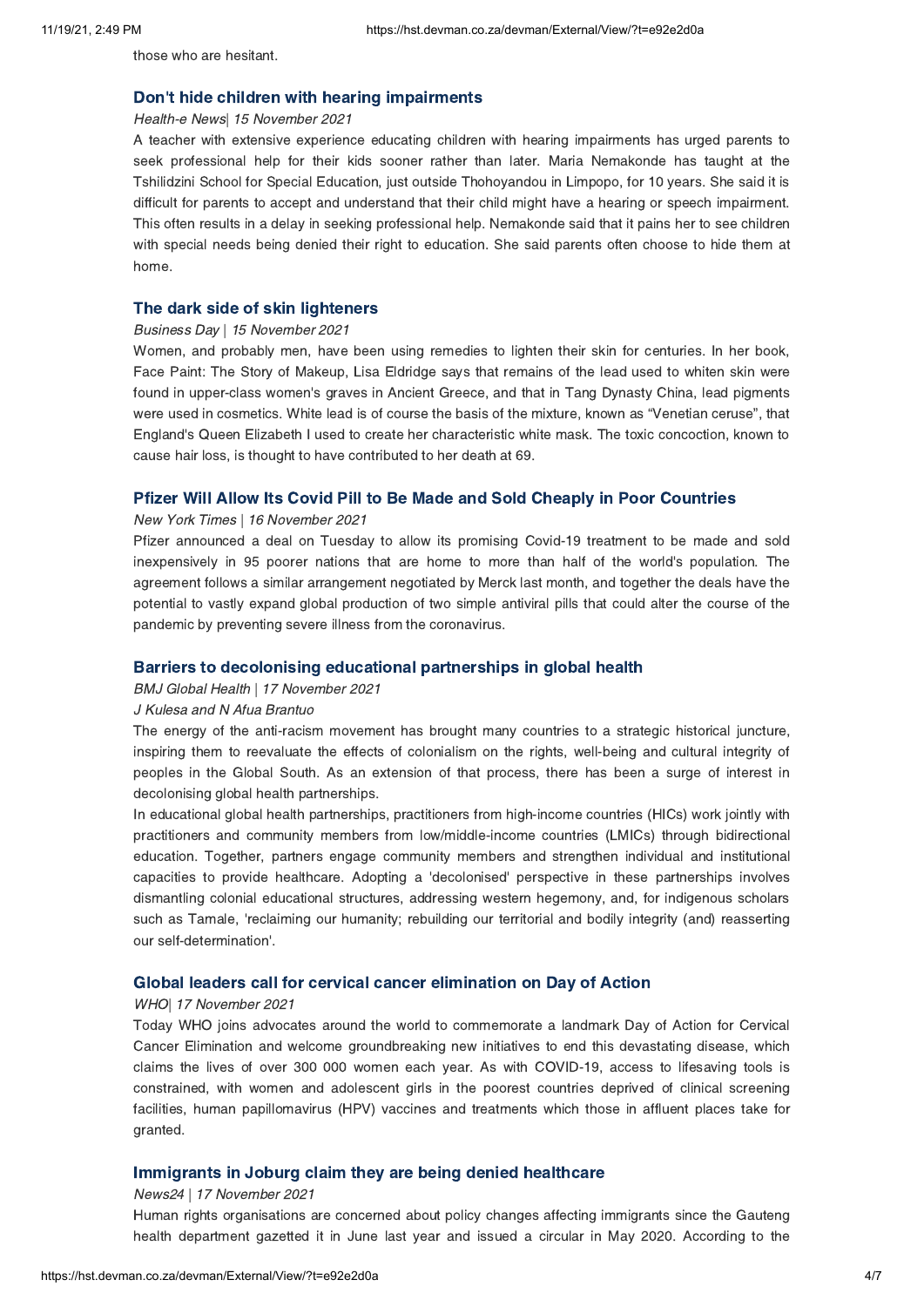organisations, medical care is being denied to asylum seekers and refugees if they are undocumented or have expired permits, unless they can pay upfront fees. Hlengiwe Mtshatsha of Lawyers for Human Rights (LHR) said: "The new fee structure is very high and foreign nationals end up being on the highest scale and are required to pay upfront.

#### Flu cases in summer season show a sharp [increase,](https://hst.devman.co.za/devman/external/?t=1c625402) NICD warns

#### Times Live | 17 November 2021

There has been a steady increase in the number of influenza cases from the week starting August 23, with a sharp increase in the week beginning November 1 in a number of surveillance sites, the National Institute for Communicable Diseases (NICD) said on Wednesday. In addition, private laboratories have reported an increase in influenza case detections and the NICD has received reports of clusters of cases in schools and workplaces.

### The ABCs of DIY [vaccines:](https://hst.devman.co.za/devman/external/?t=a749a941) Why tech transfer is a big thing

#### Bhekisisa | 18 November 2021

When it comes to making vaccines, local would be lekker. Yet Africa makes almost none of the jabs it needs locally, which means the continent continues to rely on imports from elsewhere to combat vaccinepreventable diseases. Africa's struggle to secure a steady supply of COVID-19 shots has made it strikingly clear how this dependence on only a few manufacturers is shooting us in the foot – when what we really need are shots in the arm: the World Health Organisation (WHO) projects that only five of the 54 countries in Africa will hit the organisation's target of fully vaccinating 40% of their populations by the end of the year. But Africa's relying on pharmaceutical companies outside of the continent to make its jabs can be turned around.

#### New [modelling](https://hst.devman.co.za/devman/external/?t=d6523b80) shows what to expect from fourth Covid-19 wave in South Africa

#### BusinessTech | 18 November 2021

South Africa, which has the most confirmed coronavirus cases on the continent, will likely be hit by a fourth wave of infections but its impact probably won't be as severe as during earlier surges, new modelling prepared for the government shows. Sero-prevalence surveys and other data indicate that an estimated 60% to 70% of the population has already contracted Covid-19, which together with vaccinations will provide protection from severe disease, the South African Covid-19 Modelling Consortium said in an online presentation on Wednesday.

## [\(Return](#page-0-1) to Top)

# <span id="page-4-0"></span>TRAINING AND RESOURCES

### [Subscribe](https://hst.devman.co.za/devman/external/?t=f83712bf) to the Health Systems Trust Bulletin

The Health Systems Trust (HST) produces a weekly bulletin on Fridays focusing on key public health news, peer-reviewed journal articles and other important primary healthcare resources.

### [Subscribe](https://hst.devman.co.za/devman/external/?t=f83712bf) to the Health Systems Trust 60percent

HST produces a weekly online publication, 60percent, which keeps subscribers abreast with the latest news and developments pertaining to HIV-related maternal, adolescent, child and youth health. The name 60percent signifies that southern Africa is responding to a feminised HIV/AIDS epidemic, with at least 60% of those living with HIV being women. Subscribe to 60percent by simply visiting HST's website (https://www.hst.org.za), scroll to the bottom of the page, hit the SUBSCRIBE button, and follow the prompts. Let's keep you posted!

## HSTi offers accredited and [non-accredited](https://hst.devman.co.za/devman/external/?t=5b6da4fe) short courses and full programmes

The Health Systems Training Institute (HSTi) is the training arm of the Health Systems Trust (HST), a leading force in the South African public health sector. HST was established in 1992, on the brink of democracy in South Africa, and has since played a significant role in strengthening the national primary health system through health research, informatics, clinical support, capacity-building and training.

# WHO Update | [Diabetes](https://hst.devman.co.za/devman/external/?t=e654fa3d)

Diabetes is a chronic disease that occurs either when the pancreas does not produce enough insulin or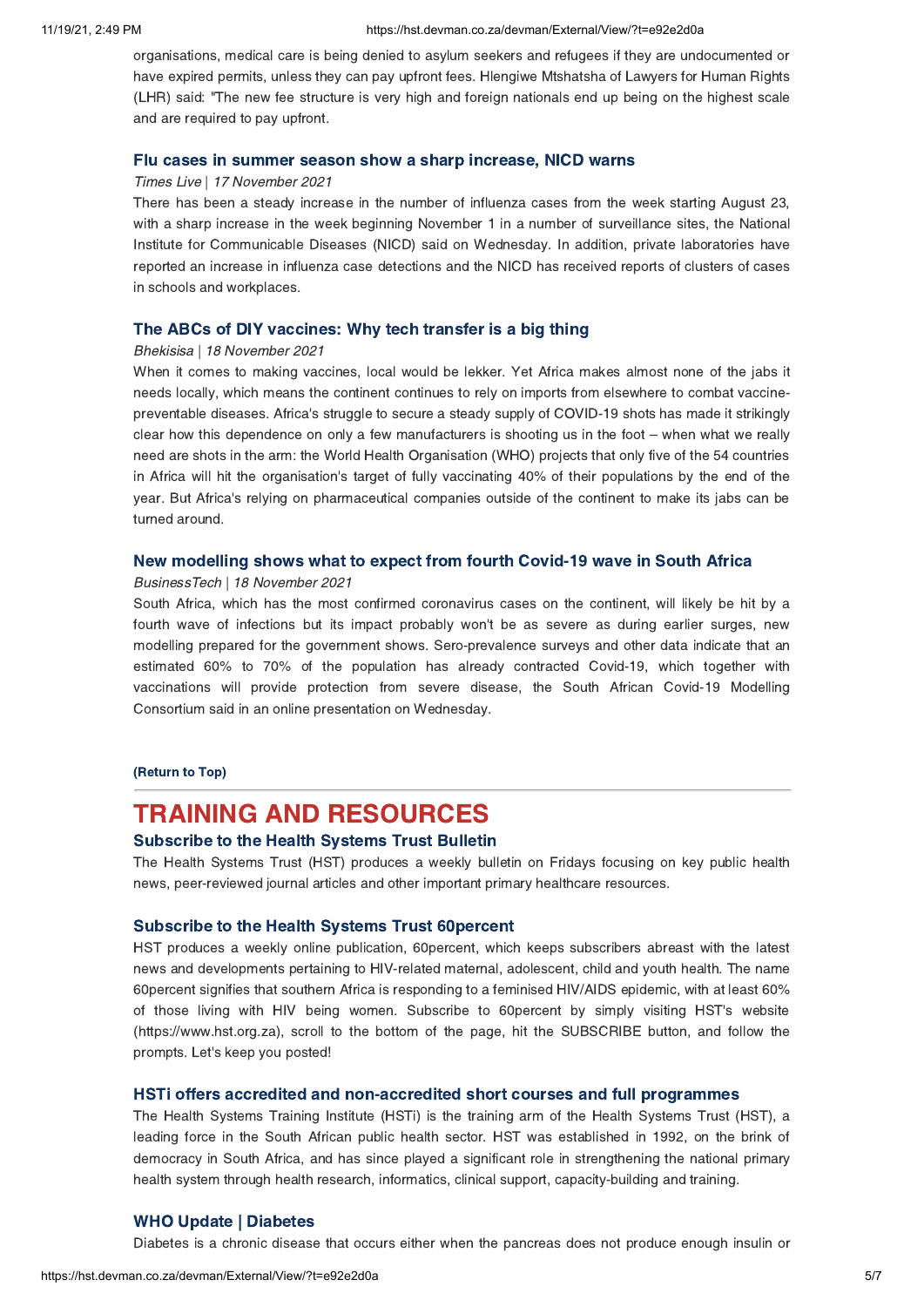#### 11/19/21, 2:49 PM https://hst.devman.co.za/devman/External/View/?t=e92e2d0a

when the body cannot effectively use the insulin it produces. Insulin is a hormone that regulates blood sugar. Hyperglycaemia, or raised blood sugar, is a common effect of uncontrolled diabetes and over time leads to serious damage to many of the body's systems, especially the nerves and blood vessels.

### Ritshidze State of Health [KwaZulu-Natal](https://hst.devman.co.za/devman/external/?t=155d8c7c) Report

The KwaZulu-Natal Province State of Health Report has been developed using data from Ritshidze and outlines community priorities for improving HIV, TB and other health services in the province.

#### New | UNAIDS [Survivors](https://hst.devman.co.za/devman/external/?t=374263bb) website

The inspirational journeys of people who are long-term survivors of HIV.

## [Introducing](https://hst.devman.co.za/devman/external/?t=a27720a) BMJ Medicine

Interested in knowing more about BMJ Medicine? You can now learn about the journal's scope in this short video with Dr Sophie Cook.

[\(Return](#page-0-1) to Top)

# PUBLICATIONS AND REPORTS

# [KwaZulu-Natal](https://hst.devman.co.za/devman/external/?t=155d8c7c) Province State of Health Report

This report has been developed using data from Ritshidze and outlines community priorities for improving HIV, TB and other health services in the province.

#### [\(Return](#page-0-1) to Top)

# <span id="page-5-0"></span>CONFERENCES AND EVENTS

## UN Women | 16 Days of Activism against [Gender-Based](https://hst.devman.co.za/devman/external/?t=950ec749) Violence

Date: 25 November 2021

The 16 Days of Activism against Gender-Based Violence is an annual international campaign that kicks off on 25 November, the International Day for the Elimination of Violence against Women, and runs until 10 December, Human Rights Day. It was started by activists at the inaugural Women's Global Leadership Institute in 1991 and continues to be coordinated each year by the Center for Women's Global Leadership. It is used as an organizing strategy by individuals and organizations around the world to call for the prevention and elimination of violence against women and girls.

#### Global Health Landscape [Symposium](https://hst.devman.co.za/devman/external/?t=efa49b3d)

#### Date: 9 – 10 December 2021

Since 2015, Global Health Council has been convening members of its network in Washington, DC for an annual symposium to discuss current trends and calls to action in global health. Over the years, we have acknowledged a "new normal" in global health policy and our responsibility as a community to pursue communication, collaboration, or campaign practices that facilitate meaningful change and shared progress. Those events have led to calls for new narratives and partnerships for USG programs as well as commitments to integrated, country-based investments or plans, in pursuit of UHC and a broader 2030 agenda. Nothing has made these conversations more relevant than the game-changing events of 2020.

#### Countdown to [International](https://hst.devman.co.za/devman/external/?t=7a8bf07c) Universal Health Coverage Day

#### Date: 12 December 2021

Everyone, everywhere deserves access to quality essential health services without suffering financial hardship. Universal Health Coverage Day is the annual rallying point for advocates to raise their voices and share the stories of the millions of people still waiting for health, call on leaders to make smarter investments in health and remind the world about the imperative of universal health coverage (UHC).